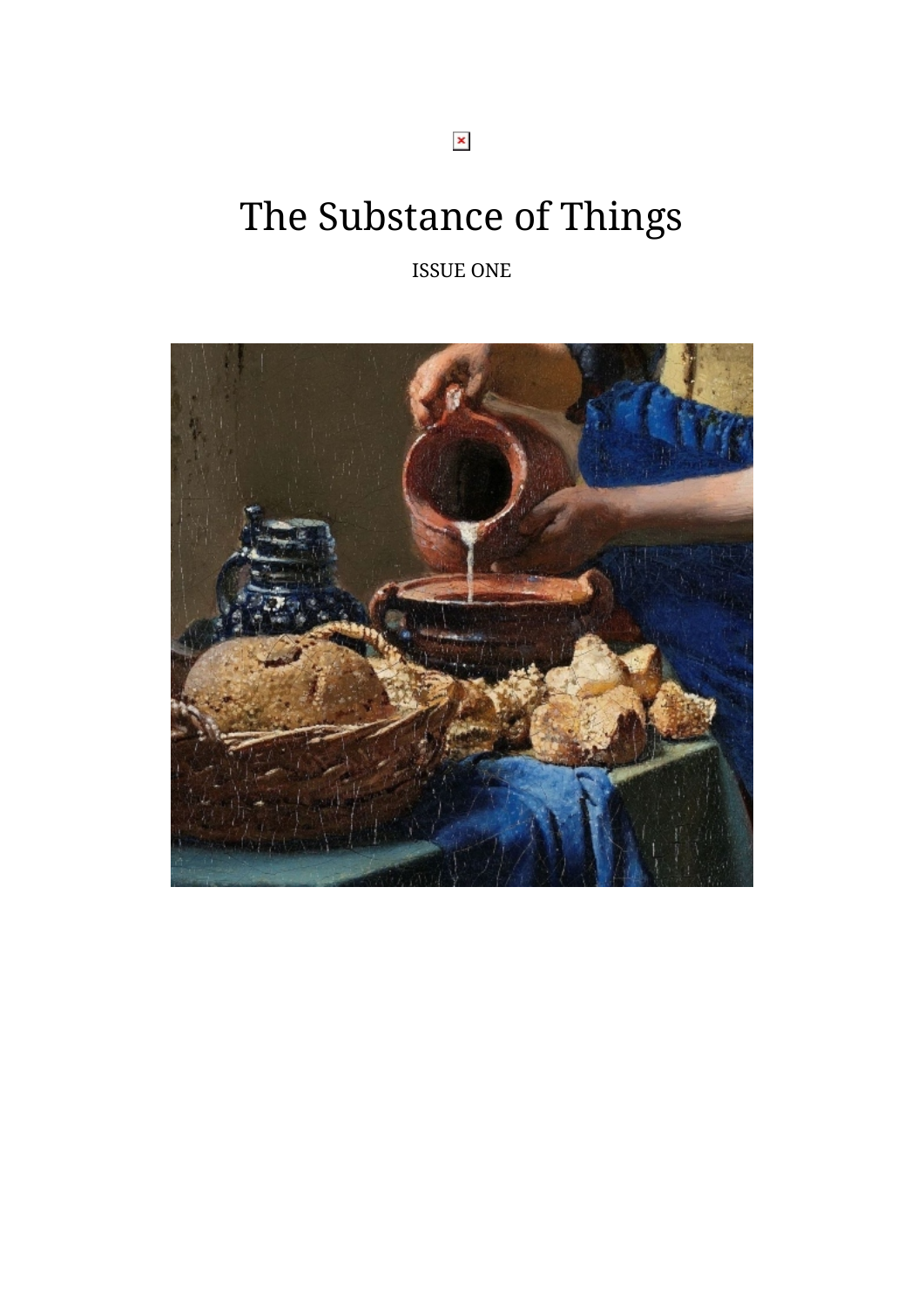### $\pmb{\times}$

### **Contents**

ISSUE ONE—THE SUBSTANCE OF THINGS

#### **FEATURE ARTICLES**

*Page*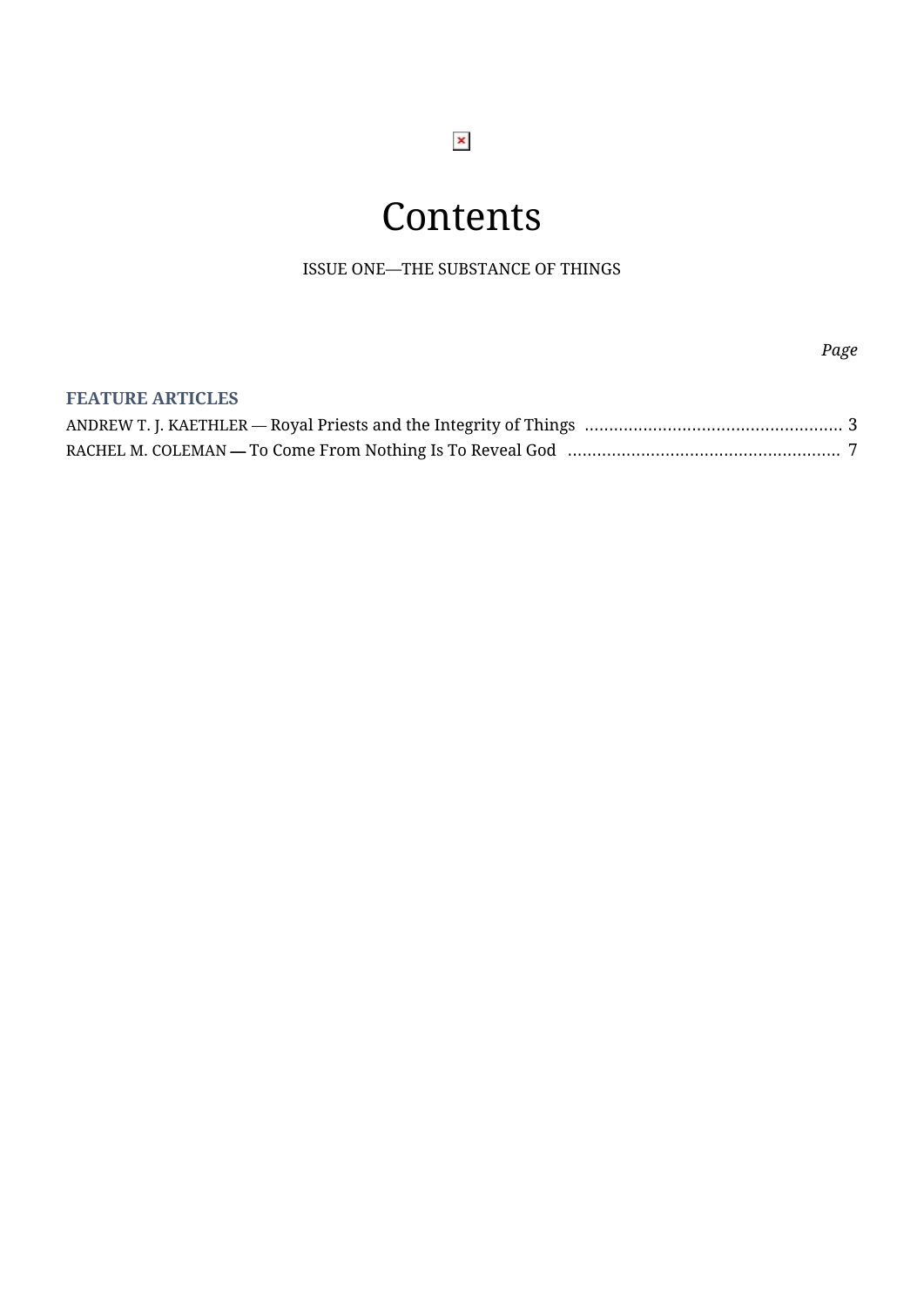# <span id="page-2-0"></span>Royal Priests and the Integrity of Things

#### [ANDREW T. J. KAETHLER](https://humanumreview.com/contributors/andrew-kaethler)

"What is man that thou art mindful of him?" Following the Psalmist's query, the corollary question is, "What are *things* that man is mindful of them?" If we recognize that the human person is a being in relation, the answer to the first question provides the answer to the second. The difference between 'someone' and 'something' is a matter of relations.

The human person is not a closed monad who lives and has his being within himself. Rather, his existence is found outside of himself. The human person is born out of love, brought into existence as a gift by his parents. A moment's reflection reveals that I did not choose to be born. Luigi Giussani writes, "This perception of our original dependence that is essential to reason, this dependence that, translated into human language, is made true, truly human, should translate itself into the words 'being wanted,' being made—because we *are* wanted, we *are* made."[\[1\]](#page--1-0) Likewise, I do not hold myself into existence. While I can end my own life, I cannot destroy my corpse, nor can I erase my relational footprints. My being is held into existence by the love of God; in short, I exist because of others. Furthermore, human existence is a type of exodus. That is, personhood not only comes to be through relations but it grows and develops through them. As Joseph Ratzinger explains, "In this movement of *ex-sistere*, faith and love are ultimately united—the deepest significance of each is that *Exi*, that call to transcend and sacrifice the *I* that is the basic law of the history of God's covenant with man and, *ipso facto*, the truly basic law of all human existence."[\[2\]](#page--1-0) Human existence, not to mention personal identity, argues Ratzinger, is found "in going-out-from itself."

The human person is a relational being that *is* himself in transcending himself. Primarily this concerns our relations with other persons, divine or otherwise. Nevertheless, we are not disembodied spirits but incarnate creatures. As such, my relations involve space and time. We will skip over the complexities of time and look at space. By space, what I really mean is *place* and, in particular, the *things* that surround us in the places of our lives—we can leave outer space to the astronomers. The Bedouins are shaped by the heat, aridity, and sand of the desert. The British are shaped by the rain-soaked hills, humidity, and seas that surround them. Dishwashers, desktop computers, cars, couches, mobile phones, and microphones, to name a few *things*, have transformed and continue to transform the ways in which we live, the ways in which we relate. Places and things mediate life to us and we mediate our own lives through them. Showing familial responsibility, I text my wife asking if I should pick up something from the grocery store on my way home from work. Demonstrating our love, my family sends birthday video messages through our computer to my nephews and niece who live in Italy. Revealing his appreciation for our friendship, my good friend, on returning home from Poland, gives me a St. Nicholas pendant. Relationships are mediated through things and in the context of place. If salvation history is about the reweaving of broken relations through an exodus of the self, and if this relational gifting happens within the concrete world, things matter.

*Things are to glorify God, and, in accord with the integrity of things, we, as royal priests, participate in this, elevating things by including them in our spiritual and rational sacrifice of thanksgiving.*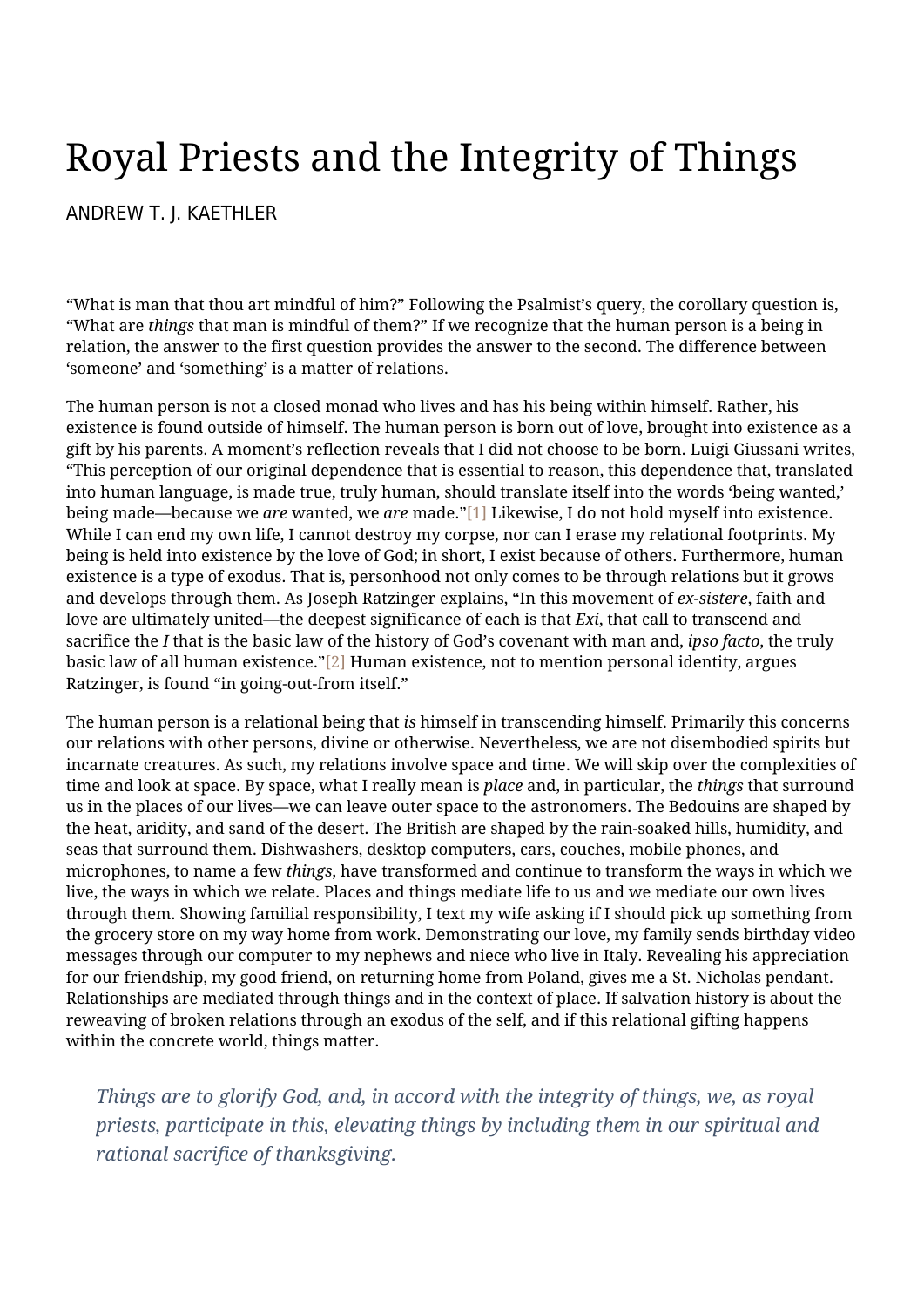The Old Testament authors repeatedly write about the proper way to relate to things, ever mindful of the temptation of idolatry. It is easy to think of the Old Testament prohibition of idolatry as an outright rejection of material things; however, it is more complicated than this. On the one hand, it is true that idols, material objects, rob God of something that belongs to Him. On the other hand, it is also true that idolatry affects human flourishing. That is, we become what we worship. Although in the first instance the emphasis is on God himself, we do not know God apart from the world. This also works in the inverse, we cannot know the world apart from God. By recognizing that only God is worthy of worship, we learn something about the things that surround us. At the most basic level we see that things are not of ultimate value. Have we not returned to the rejection of matter? Not at all. If we think about it, the human person is, in one way, in a similar relation to God as things are, albeit in a different way. The human person, like things, is not ultimate. The human person is not due worship. Nevertheless, there is a dignity to man, a dignity that comes from his relation and similitude to God. Disconnect man from God and we are left with a "trousered ape." Man's dignity is in relation to God, so too is the 'dignity' of things. To put it differently, there is an integrity to things just as there is an integrity to human persons. Integrity concerns relations. In this manner, we can see that idolatry, a skewing of relations, is a form of violence committed against things: treating things contrary to their nature.

As a skewing of relations—and don't forget we are relational creatures—idolatry radically undermines human flourishing. Alexander Schmemann provides a profound example of this with his interpretation of the tree of the knowledge of good and evil. In the garden of Eden, God said to Adam and Eve, "Behold, I have given you every plant yielding seed which is upon the face of all the earth, and every tree with seed in its fruit; you shall have them for food" (Gen 1:29). Yet, there was one tree that God forbade them to eat of: "You may freely eat of every tree of the garden; but of the tree of the knowledge of good and evil you shall not eat, for in the day that you eat of it you shall die" (Gen 2: 16–17). But why shouldn't Adam and Eve eat of this tree? One common and valid reading of the Genesis story suggests that this is an issue of obedience. A modern example of this is C.S. Lewis' wonderful cosmic thriller *Perelandra*, a thought-provoking narrative on love and obedience. Biblically, we could highlight that obedience, or more accurately, disobedience, is a recurring theme in the texts that touch on idolatry. Certainly, this is one element of the story of the Golden Calf in the book of Exodus: the Israelites disobeyed the prohibition against images. Related to obedience, Schmemann claims that the problem set out in the second chapter of Genesis is that Adam and Eve chose something that was an end in itself, that had no relation to God. He writes, "The fruit of that one tree, whatever else it may signify, was unlike every other fruit in the Garden: it was not offered as a gift to man. Not given, not blessed by God, it was food whose eating was condemned to be communion with itself alone, and not with God. It is the image of the world loved for itself, and eating it is the image of life understood as an end in itself."[\[3\]](#page--1-0) Adam and Eve consumed that which was disconnected from the relational integrity of created reality. This disconnect has something to do with obedience, for it concerns relations, and the tree, in some mysterious way, was an end in itself—non-relational, non-sacramental. In an existential manner, Schmemann argues that there is no end other than God. Everything that is not related to God is the opposite of life, of being. Thus, Adam and Eve chose non-being (the mystery of iniquity), the very opposite of life, and this resulted in death. We continue to choose death when we engage with *things* as ends in themselves. To put it in more liturgical terms, when we worship *things* we move toward death for there is no life that *things* in and of themselves can offer to us. By severing the sacramental ties, *things* lead to death.

When we worship *things* we give them that which does not belong to them, i.e., ultimacy, and we invert the nature of reality, putting God below or within *things*. In so doing, the human person is corrupted. Here we see a type of violence, or imposition, against God and, thereby, the human person. Obviously, this is a central concern, but we must not forget about the violence that is done to *things* themselves. I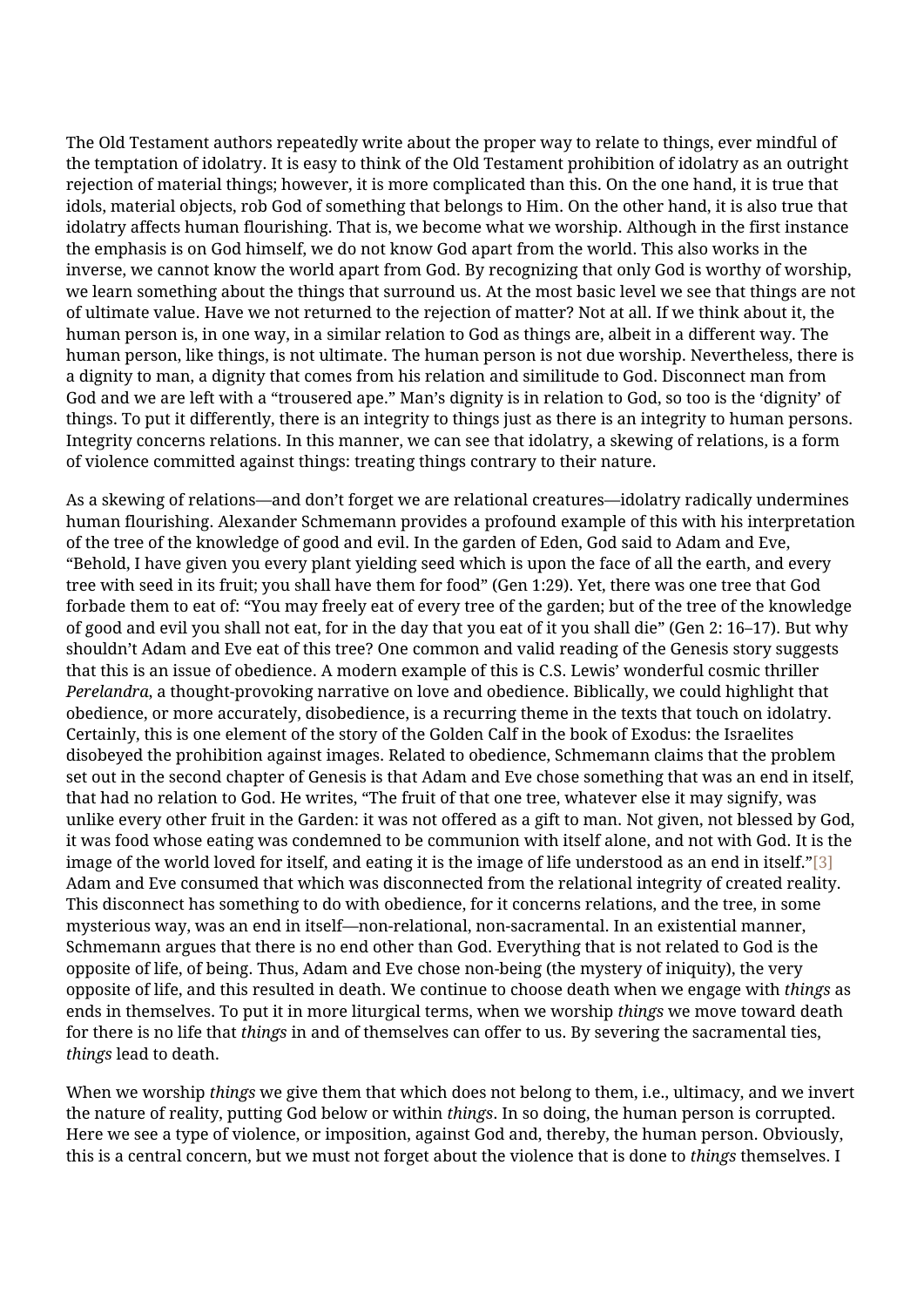have already set out that *things* matter because *things* are involved in human interactions; the *things* of this world should be ordered toward relationship. Yet, *things* cannot order themselves, and this is why we are called to be kings (or stewards) and priests, royal priests. In both offices, royal and liturgical, we are called to order *things* as they should be. To fail in this endeavor is an injustice to the Creator and to his creation, a failing to give what is due—a violation of the integrity of God and matter. David Fagerberg puts this well:

If irrational creatures like stars and waters could reason, then they would put their liturgy into intelligent form, but as they cannot, they glorify God by being, being obedient to the laws of their nature, being instruments of theophany, and directing man to their Creator. Ephrem said it was a suffering for the creatures when men began worshiping them instead of the One to whom they were trying to lead men. In their *logoi*, they bear witness to the *Logos*.[\[4\]](#page--1-0)

Place and the particularity of things are the context that we are embedded within. Reality, ultimately, is ordered to the glory of God. In Fagerberg's terms, irrational creation (*things*) and rational spirits (human persons) are for liturgy. Yet, things and persons each have their own integrity. *Things* glorify God by being. Clearly, this can be seen in things such as trees, waterfalls, and mangos, but this is more complicated with human artifacts. In order not to overcomplicate this, we could simply say that human artifacts *should* glorify God by their being. Persons glorify God by mediating, by being royal priests who freely "translate this material glory into spiritual sacrifice,"[\[5\]](#page--1-0) who weave "the praise of the visible cosmos with the praise of the invisible cosmos.["\[6\]](#page--1-0) *Things* are to glorify God, and, in accord with the integrity of *things*, we, as royal priests, participate in this, elevating *things* by including them in our spiritual and rational sacrifice of thanksgiving. Schmemann notably claimed that the world was meant to be an all-embracing eucharist. That is, as priests we were to offer the whole world back to God in gratitude (Eucharist literally means 'thanksgiving'). This eucharistic life, this proper ordering of *things*, broke in the Fall. However, in Christ we can re-orient and re-order our lives so that *things* and, along with *things*, ourselves can be in right relation.

To conclude, while there is a significant difference between 'someone' and 'something,' things and persons are intimately related. Persons are relational creatures who live in a particular place and engage with the world around them through things. The difference between persons and things is seen through the prism of relation. While we shape and sub-create things, how we interact with them deeply affects us. As idolatry reveals, the way in which we relate to *things* concerns how we relate to *God*, and the inverse is also true—reality is ordered toward the divine. How are we to relate to things? How are we to perceive things? How do we respect the integrity of things? In short, as royal priests, who, as mediators, order the world in grateful praise.

*Andrew T. J. Kaethler is Academic Dean and Assistant Professor of Theology at Catholic Pacific College in* Langley, British Columbia, Canada. He is author of the forthcoming book, The Eschatological Person: Alexander Schmemann and Joseph Ratzinger in Dialogue *(Cascade, 2022). He lives with his wife and six children in Aldergrove, British Columbia.*

[\[1\]](#page--1-0) Luigi Giussani and Giovanni Testori, *The Meaning of Birth,* trans. Matthew Henry (Seattle, WA: Slant Books, 2021), 25.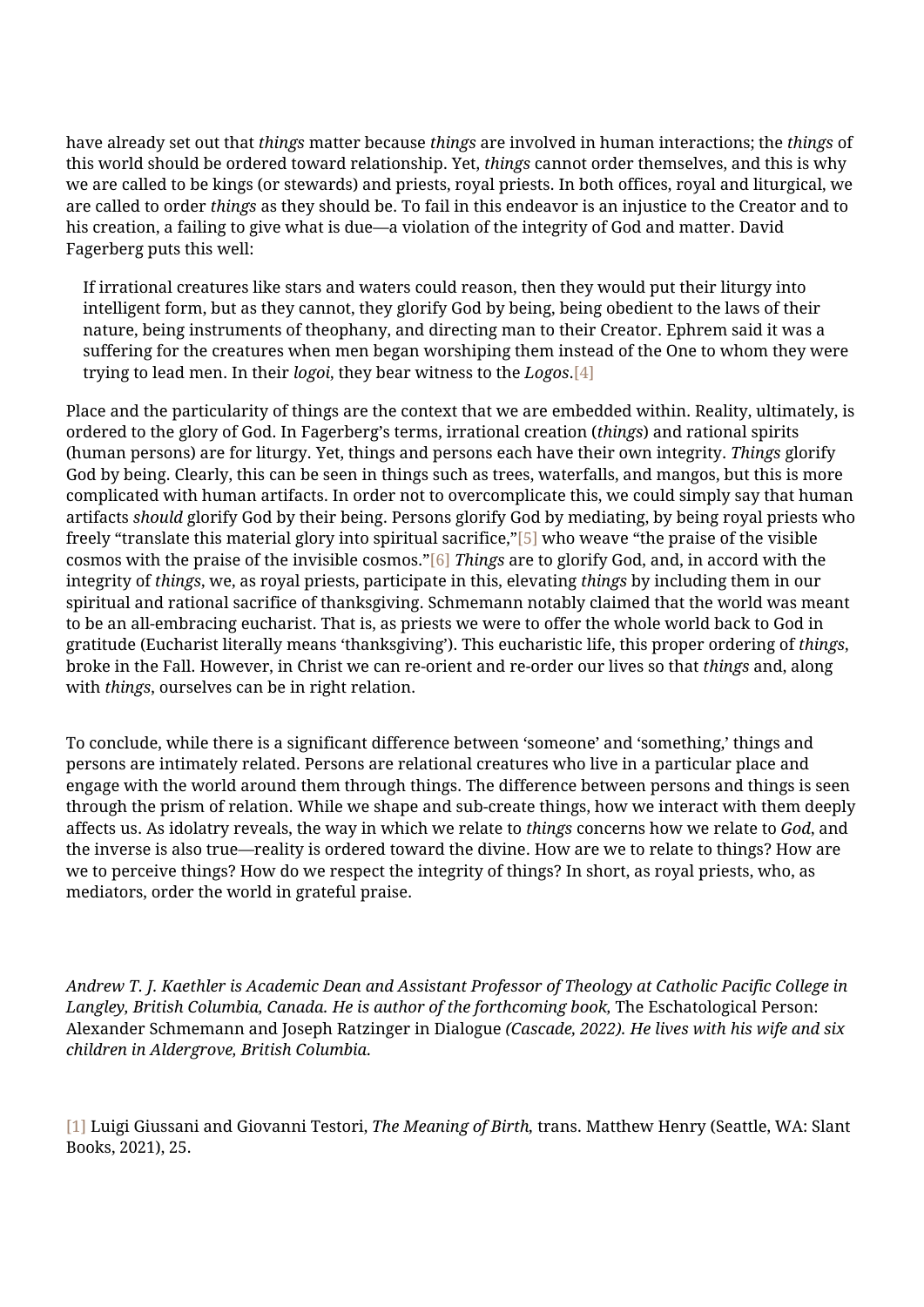[\[2\]](#page--1-0) Joseph Ratzinger, *Principles of Catholic Theology: Building Stones for a Fundamental Theology,* trans. Mary Frances McCarthy (San Francisco: Ignatius Press, 1987), 189.

[\[3\]](#page--1-0) Alexander Schmemann, *For the Life of the World: Sacraments and Orthodoxy* (Crestwood, NY: St Vladimir's Seminary Press, 1973), 16.

[\[4\]](#page--1-0) David W. Fagerberg, *Liturgical Dogmatics: How Catholic Beliefs Flow From Liturgical Prayer* (San Francisco: Ignatius, 2021), 54.

[\[5\]](#page--1-0) Ibid., 55.

[\[6\]](#page--1-0) Ibid.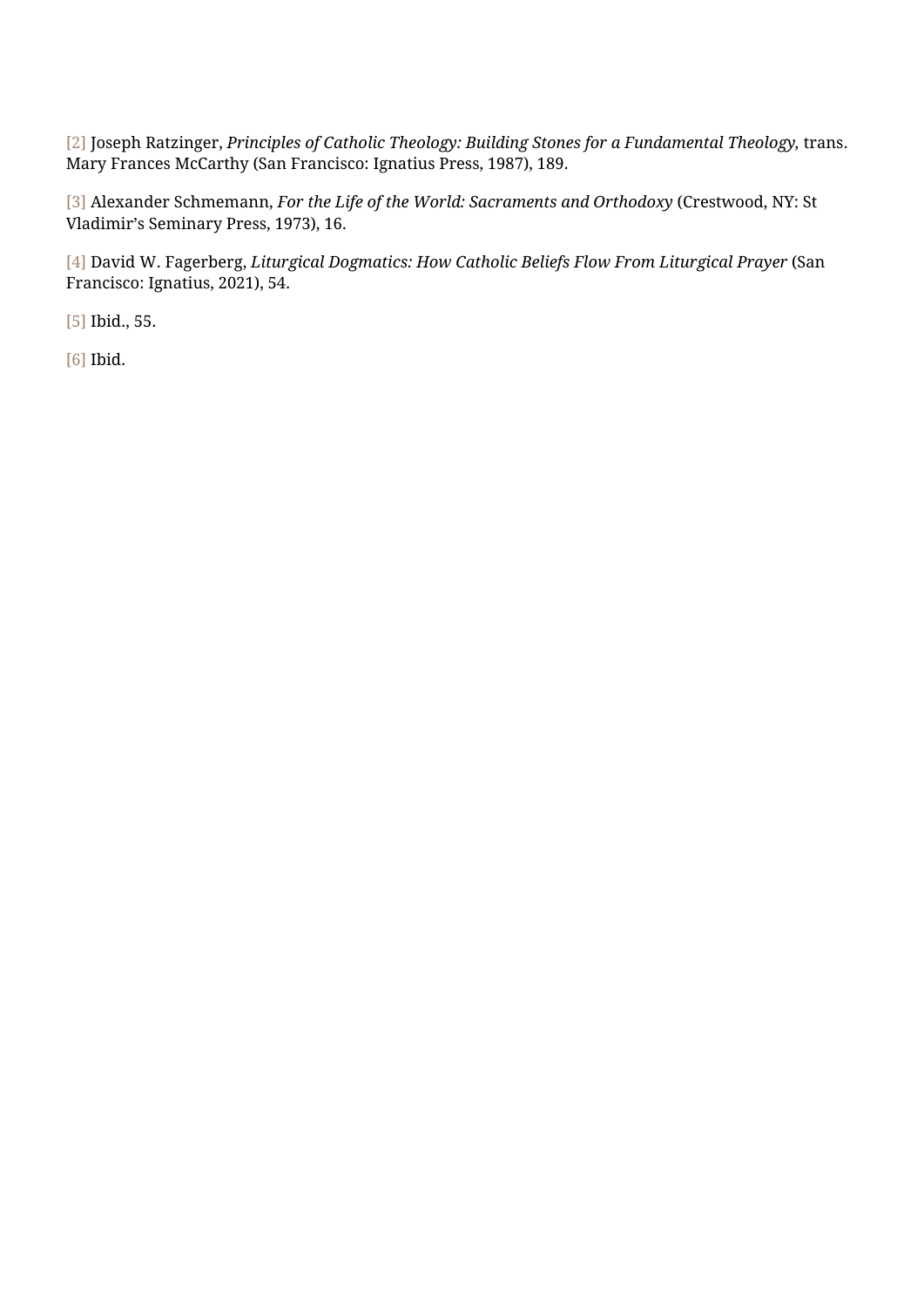# <span id="page-6-0"></span>To Come From Nothing Is To Reveal God

#### [RACHEL M. COLEMAN](https://humanumreview.com/contributors/rachel-coleman)

Man has known, for as long as he has been, that the things of this world are symbolic. Things express and communicate themselves to be sure—water reveals its nature to flow, the tree reveals its nature to grow toward the light, a rock reveals its nature to fall down toward the earth—but intrinsic to being any kind of self is also to point to a self-transcending reality. The tree points to the previous generations in its line, the rock points to the geological structure of which it was once a part, a particular stream points to its source. To be anything at all in this world of relation and interconnection is simultaneously to point to the existence of something else—that is, to be a symbol.

The symbolic character of things, however, does not stop at the level of immanent source; rather, this intra-worldly level of symbolism itself points to the fact that things are given to represent realities transcendent of this world. We have always known that everything means more, signifies more, than just itself or its lineage[.\[1\]](#page--1-0) The sun has never been understood to be simply that thing in our sky that provides light and warmth, but rather a symbol of a reality that transcends us, providing what we need in order to be. Water has never been seen as merely what is necessary for most life, but rather representative of an invisible reality that, like water itself, is both necessary and good, and also dangerous in great quantities—symbolic of a reality which we cannot control and to which we must pay heed. Trees, animals, mountains—the list could go on infinitely. The visible things of this world are themselves, yes, but also always point us to the invisible realities of our world as well.

#### *Things shine forth! They express themselves beyond their own boundaries—this is how we know them. And in expressing themselves, they also express another.*

That God creates the world *ex nihilo*, or out of nothing, is one of the central Christian beliefs. Like the doctrine of the incarnation, the doctrine of creation *ex nihilo* grounds the Christian understanding and interpretation of the world. God does not create the world out of some pre-existent stuff, as so many ancient civilizations understood to be the case; he does not overpower or tame a chaos in order to form something intelligible out of it. Nor does God need to create. There is no lack in God that he must fill by forming something lesser than himself; he does not need to prove his power by taking pre-existent stuff and giving it order. Rather, God creates out of nothing: as Romano Guardini writes, "God speaks, and it is.["\[2\]](#page--1-0) There is nothing prior to creation other than God. He is the only source of everything that is.

Above we said that we have always known that things are symbolic. The revelation that God creates the world *ex nihilo* does not negate this long-understood reality, but rather radically deepens it, almost to the point of absurdity. But Christianity often takes us to edge of the absurd (literally: that which is out of harmony with reason or propriety) only to reveal how radically wonderful our reality is. In this case, the doctrine of creation *ex nihilo* helps us understand that the things of this world are not just symbolic (this alone would be a gift: to point to what is beyond one's own boundaries, beyond oneself), but eucharistic.

Before the Christian doctrine of creation *ex nihilo*, most cultures understood the world to have come to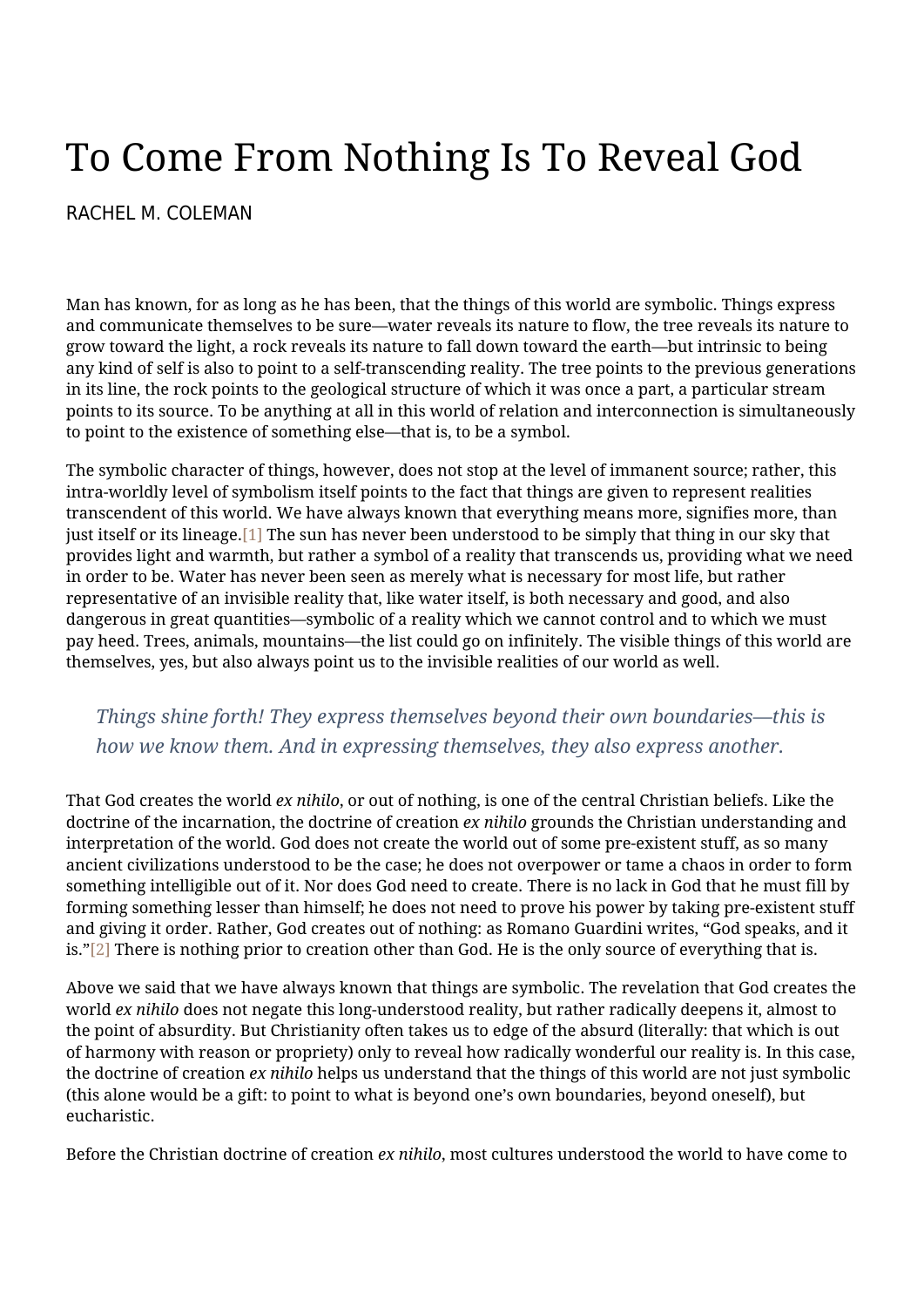be out of some combination of the divine and chaos, some unintelligible, pre-existent stuff. But the truly divine cannot come into contact with chaos—this would be against its nature. And so there is a corollary that often comes with an understanding that the divine and the pre-existent are eternally together: this is the demiurge. This is one way around the transcendence question: God and the preexistent are not on the same level—the most high God barely notices the pre-existent, so to speak, let alone gets involved with it in order to form it into something intelligible. And so a third appears, generally understood to have come from the most high God in some way, but certainly not on his level of transcendence. This demiurge (in the Greek: *dēmiourgos*—*dēmi*: common people, *ergos*: work—a worker for the people) is what gives intelligibility to the pre-existent, not the most high God. According to Plato, this demiurge is a force for the good, taking pity on the *chôra*, the chaos: he "desired that all be good and as far as possible nothing be imperfect. He therefore took everything that was visible, which was not at rest but moving discordantly and randomly, and he led it from disorder to order."[\[3\]](#page--1-0) Other traditions, mostly gnostic, take a less exalted view of the demiurge: he is an evil deity who traps bits of transcendence in this stuff we call matter, which seems to be the source of all our ill.

These are two very different conceptions of the demiurge, but they share the belief that there is a third thing between the most high God and the world that we know and inhabit. In both views, God cannot be sullied by the world, or else he would not be God. Transcendence cannot touch anything that even hints of disorder or imperfection, or else we could not "call this God," to use Thomas's phrase[.\[4\]](#page--1-0)

Where does this leave us though? Where does this leave the world we know, and it must be said, love, despite all the trouble it may cause us? God—the actual God—can have nothing to do with us or this world, or indeed anything in it. But this world and what is in it are all we know, literally: it is only through coming to know, understand, and, indeed, love the things of this world that we come to know, understand, and love anything at all. The visible realities of this world are indeed what lead us to invisible realities. Homer can only call the sea "wine-dark," expressing the excitement and danger the sea holds, because he knows that wine can both heighten and diminish our humanity. He can only express the perversion of humanity that is the Cyclops because he has encountered people who both literally and figuratively have no perspective. And he can only portray the double nature of the reality of marriage—both natural and man-made—in the tree that is Odysseus and Penelope's bed because he knows the reality of a tree first. It is the things of and in this world that allow us to know and think anything at all. But the existence of the demiurge—that third thing between God and the world—ambiguates all of that knowledge. For what, ultimately, is its significance, if it in no way symbolizes what is eternally good and true? The symbolism of things can only reach so far back, as it were—they can only communicate their maker, the demiurge, not the ultimate ground of reality.

Our vision of reality radically transforms, however, if we understand the true depth and radicality of the doctrine of creation. God creates *ex nihilo*, which means that God creates only of himself[.\[5\]](#page--1-0) Nothing—no-thing—is outside his purview. Nothing has come to be because of some pre-existent other to God. This transforms our ambivalence into gratitude. There is no other response. There can be no more "x is great, *but.*" There can be no partial negation within our affirmation[.\[6\]](#page--1-0) "In the beginning God created the heavens and the earth" (Gen. 1:1). In that "and the earth" contains the foundation of our joy and gratitude for the world and everything in it.

Notice another implication: there is no demiurge here. There is no need, so to speak. The demiurge was a necessary figure, a third between the world and what is truly divine because of the need to keep God transcendent and therefore unsullied by the pre-existent. The demiurge mediates between the divine and the non-divine—whether malevolently or benevolently—and this mediation necessarily implies that not everything in this world is good. If it were, the truly transcendent would be able to come into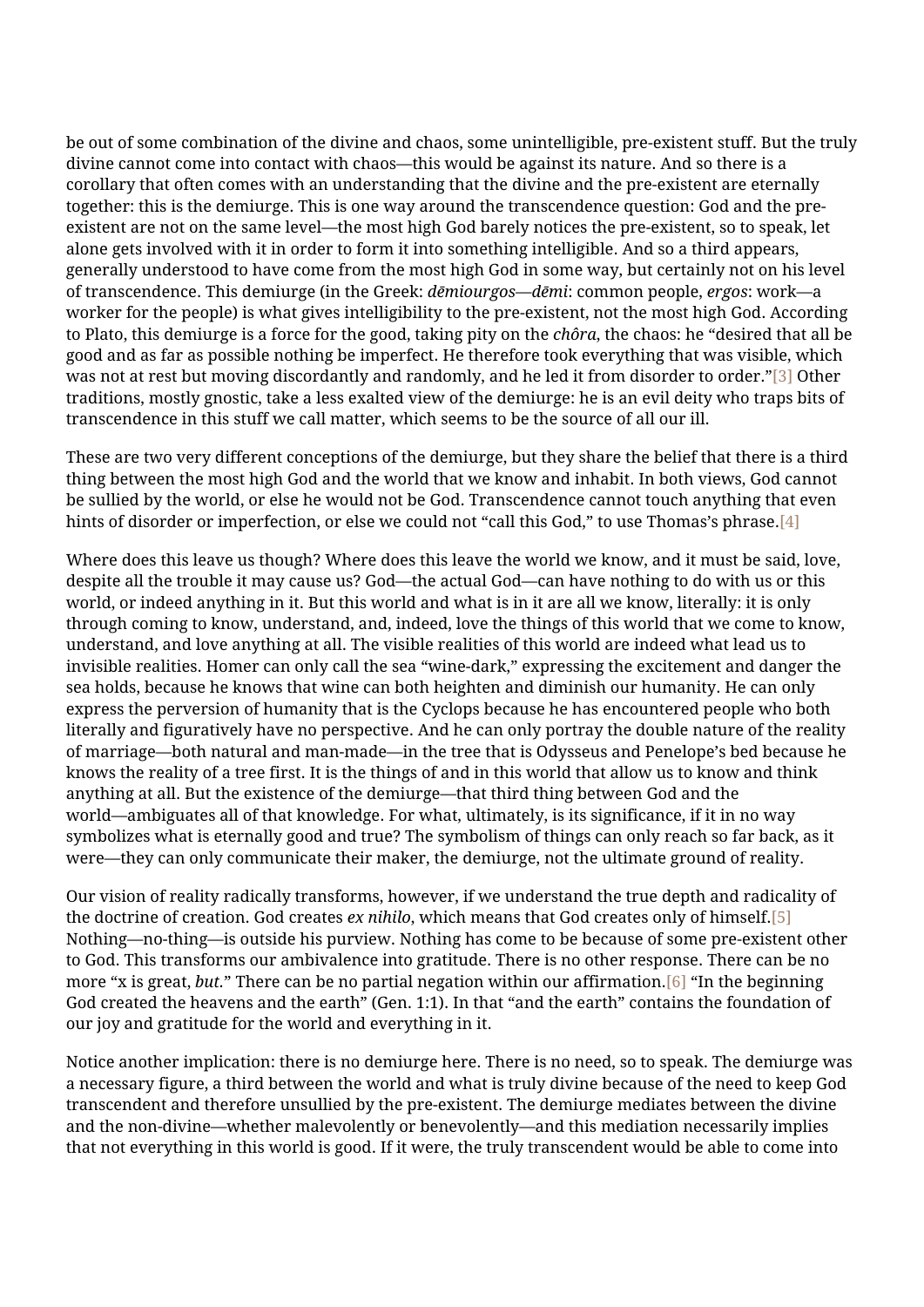contact with it. But if creation is *ex nihilo*, entirely from the truly divine, then there is no need to posit this *tertium quid* to keep God's hands clean. God's hands are always clean, and the world is their work.

More implications cascade thence: this world and everything in it are then not apart from God, not separated from him. Even in our earlier ambivalence toward the things of this world, we understood intuitively that they were symbolic. This is now radically deepened: in light of the doctrine of creation, we now understand that to be anything means to be symbolic of—to communicate something about—*the* transcendent reality, that is, of God himself. "My God, my rock" (Ps. 18:2): how could such a comparison not be insulting—blasphemous even—if this were not true? The things of this world are given to reveal the transcendent reality of God. There is no mediator: God alone shines through. So writes Paul: "Ever since the creation of the world his invisible nature . . . has been clearly perceived in the things that have been made" (Rom. 1:20). Everything we know as finite is given to reveal the infinite goodness, beauty, and truth that is God.

It is thus the things of this world—the lowly rock, the tree in the forest, the sea that is the source of both life and danger—that reveal what it means to be at all. The world—our world—mediates the divine to us, not some *tertium quid*. Thomas writes that "the measure of the reality of the thing is the measure of its light."[\[7\]](#page--1-0) This small sentence holds volumes. Things shine forth! They express themselves beyond their own boundaries—this is how we know them. And in expressing themselves, they also express another. Intrinsic to the notion of self—which, of course, we use analogically throughout the hierarchy of being—is to be able to communicate the reality within. In the ancient view, this reality was some admixture of chaos and light. But Christians know that this is not the case: the things of this world have only one source, and this we call God. Their reality is wholly dependent, because founded upon, him. This means then that their reality in some sense *is* God. They can only be seen in his light, because they are made up by his light albeit as though refracted through a prism, each reflecting some dimension not otherwise able to be seen by us. Josef Pieper writes: "[B]rightness and radiance is infused into things from the creative mind of God . . . It is this radiance, and this alone, that makes existing things perceptible to human knowledge.["\[8\]](#page--1-0) God—the ultimate reality—is what allows any thing at all to be through creation *ex nihilo*. God shines forth from every single thing.

This does not mean that things aren't given to be themselves—that is to say, the dignity of any individual thing is not overshadowed by its communication and revelation of the ultimate reality that is God himself. The sun does not cease to be an awesome reality in itself because it is also one of the most powerfully evocative images of God's nature. Rather, it is just the opposite: the sun is the source of all life precisely because it reveals God as such. The things of this world are not accidentally but constitutively symbolic: their "selves" are only insofar as they are given to reveal an aspect of God[.\[9\]](#page--1-0)

Notice too: this means that in a certain sense, all things are infinite. We must qualify carefully here, for it would be incorrect and irresponsible to assert that the things of this world are infinite the way God is. On the other hand, if we take a moment to think of any finite reality at all, from a rock, to the sun, to a single drop of water, we start to notice that every thing has garnered a seemingly infinite amount of human interest and thought. Think about what we know about and can do with rocks. Think of how much more we understand about and can do with water. Things, then, though not infinite in themselves, seem to have an infinite capacity to receive inquiry and an infinite capacity to express intelligibility. How do we explain this?

Pieper writes that "[a]ccording to the doctrine of St. Thomas, it is part of the very nature of things that their knowability cannot be wholly exhausted by any finite intellect because these things are creatures, which means that the very element which makes them capable of being known must necessarily be at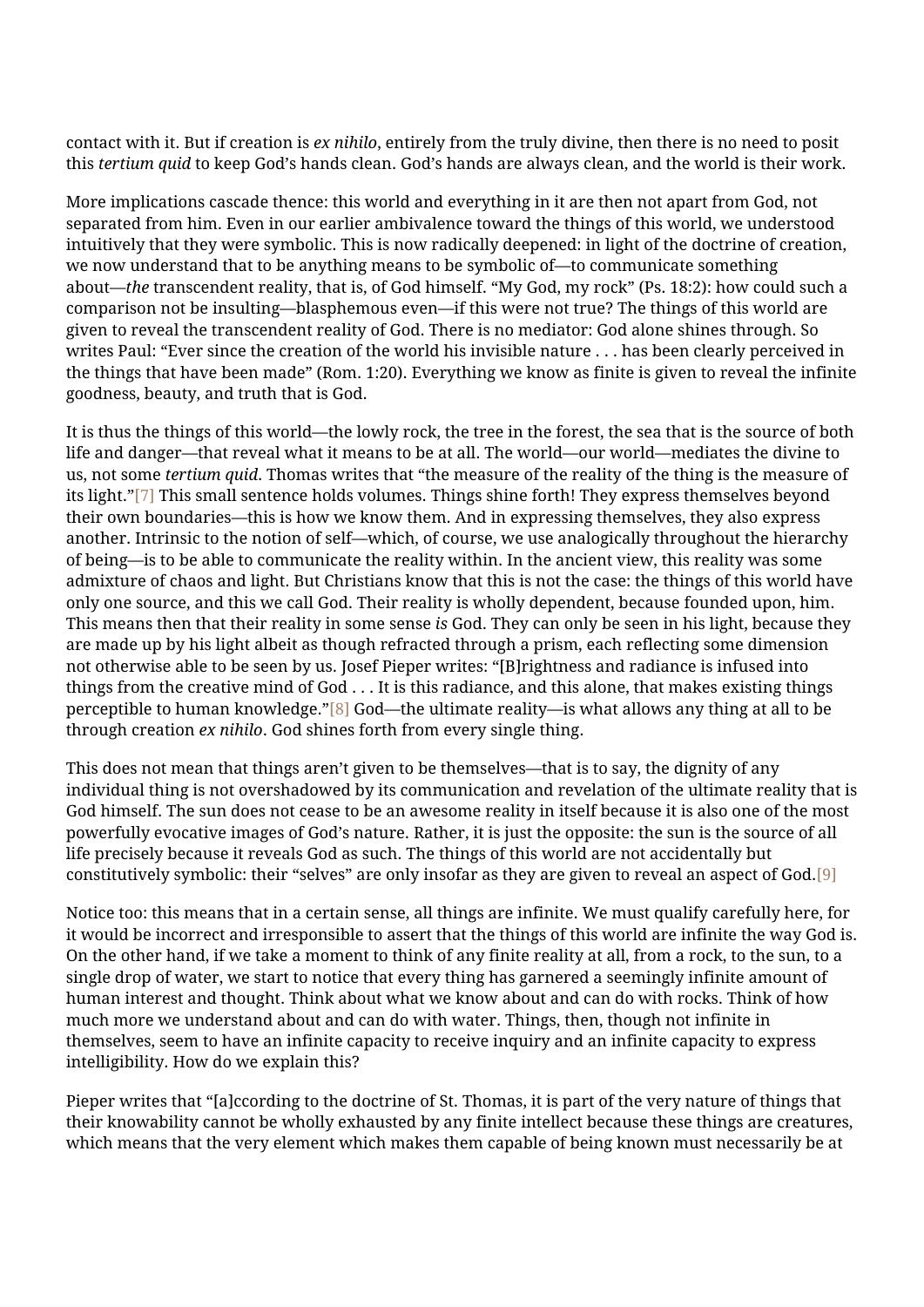the same time the reason why things are unfathomable."[\[10\]](#page--1-0) To know something, anything, is also to know its infinite knowability, to glimpse its depths, and, therefore, to know that it cannot ever be known completely. The things of this world are infinitely expressive and infinitely capacious (the former because the latter, and vice versa).

This infinite capacity of things is only possible because of their source: God himself. Pieper again: "[T]he structure of created reality . . . by definition has its origin from God and also from nothing.["\[11\]](#page--1-0) To be a creature means to have as an origin, ultimately, nothing other than God himself. God does not separate himself from his creation but is closer to it than it is to itself. This is the dignity of things: to receive and express what is beyond their own selves. If this world and everything in it were anything but the simple desire of God for an-other to himself to be, if they were muddled by chaos, then they would not have the capacity to receive and express the ultimate reality himself. But they do, and we see the climax of this infinite capacity and expression in every sacrifice of the mass. "The fruit of the earth and the work of human hands" can communicate the infinite because the infinite—and nothing else—created them.

*Rachel M. Coleman is an Assistant Professor of Theology at Assumption University in Worcester, MA.*

[\[1\]](#page--1-0) We should point out that since the Enlightenment, the symbolic sense of reality has been attacked. Every ancient civilization, and certainly Christendom as well, has understood that the realities we physically encounter in this world represent realities beyond our immediate grasp. There are many factors contributing to the loss of this worldview, but not least is the Enlightenment redefinition of what it means to know something, from understanding something's causes (in the Aristotelian sense) to knowing how something is made. The former definition of knowledge necessarily points us beyond the thing in itself in order to know it, while the latter does not. However, even though we have mostly lost our sense of the intrinsically symbolic cosmos, it is still the case that if we consider what we intuitively think about what it means to know something (rather than having a so-called "scientific" understanding of something), we might begin to recover our sense of symbolism. After all, even a child implicitly wants to know where a thing *comes from* (its source!) when he asks a question about it.

[\[2\]](#page--1-0) "Created by God" trans. Rachel M. Coleman in *Communio: International Catholic Review* 42.4 (2015), 784.

[\[3\]](#page--1-0) *Timaeus*, 30A.

[\[4\]](#page--1-0) See *ST* I. 2. 3, co.

[\[5\]](#page--1-0) This is not to say that Christians are pantheists. In fact, the Christian doctrine of creation *ex nihilo* helps to explain why God and creation are radically different even as creation only comes to be because God desires it. Most versions of pantheism hold that the world is something like a faded version of the divine, like the very end of a path of a ray of light. In this sense, then, the divine is neither totally transcendent—because the world is just a diluted version thereof—nor totally immanent—because the original source of divinity is elsewhere. In a certain sense, Christianity understands the exact opposite to be the case: God is and can be entirely immanent to his creation because he is so other, or transcendent, to it.

[\[6\]](#page--1-0) Nor can it be a partial affirmation within a negation, which one might do in the face of the problem of evil. I do not mention evil in this essay, though, of course, a longer treatment of creation and